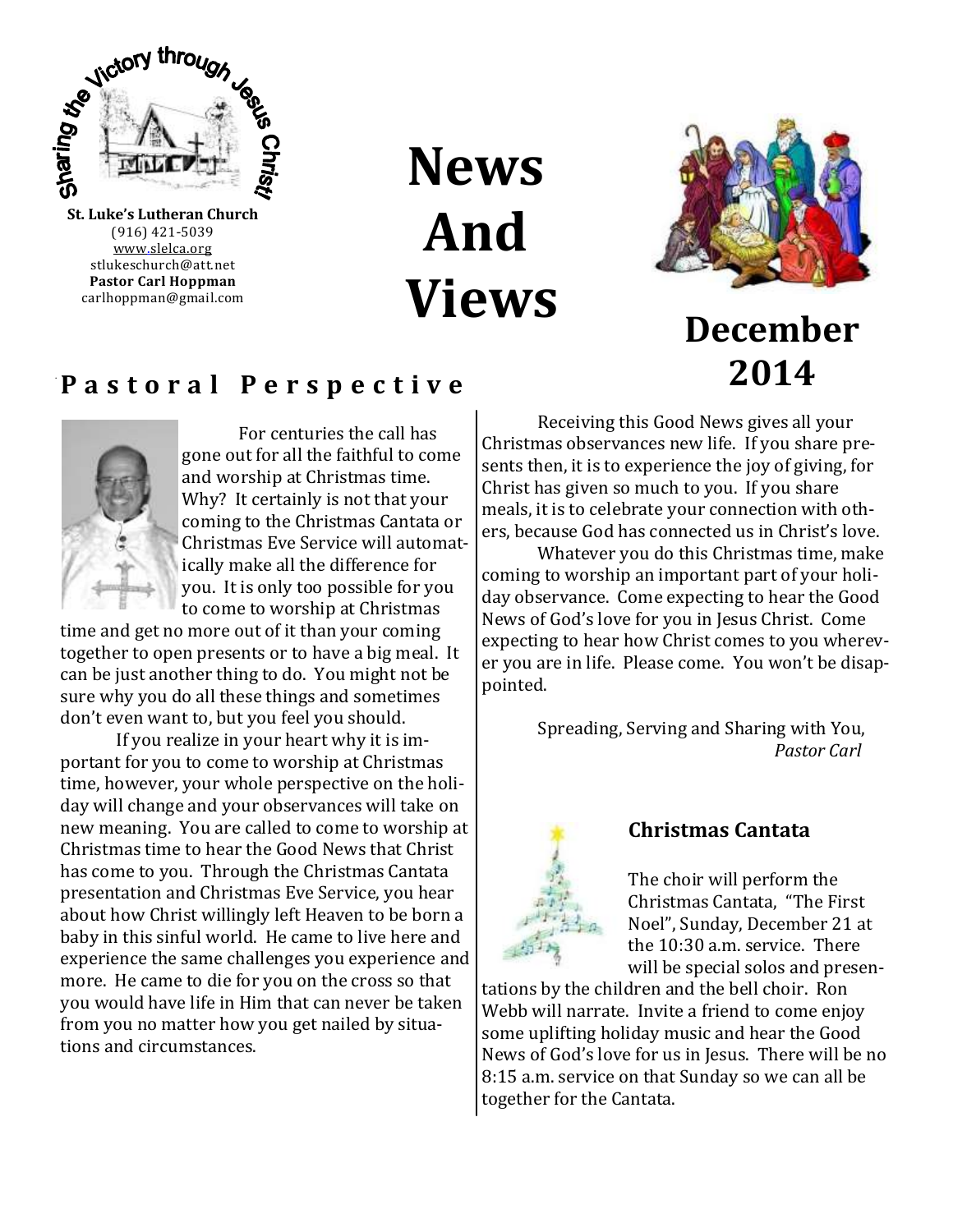

Wow! The Advent and Christmas seasons are approaching fast. It's a great time of year to celebrate together and reflect on the importance of the season.

With the end of the year approaching, we also have some changes in various leadership positions so we recognize and celebrate those who have so diligently volunteered their time and talents over the past years. Howard Triebwasser has served as Vice President for the past four years and has done some great things assisting me and leading other efforts across the board in my absence. Betty Englund is completing four years as the Finance Board chair and has been a vital cog in keeping our finances in order and working to keep us on track. On behalf of the congregation I thank them for their dedicated service.

Coming up in December, we have our annual congregational meeting on Sunday, December 14th. We begin with a potluck lunch followed by the meeting. We will elect new officers and board chairs, review and approve the 2015 Budget, and report on the results of our stewardship campaign. Please mark your calendars and plan to join together in celebrating our accomplishments and looking ahead to the challenges before us.

The council has had a few strategic planning sessions over the past two years with the objective being to evaluate where we are in meeting our mission and to determine how we meet or continue to meet our mission in the next 5-10 years. I hope to be able to provide a summary of those efforts to date either at the annual meeting or in the January News & Views. I believe we have all felt these sessions were helpful in moving ahead and taking on the challenges before us. I believe these types of sessions need to continue, when able, to help us plan ahead.

Finally, it has been a privilege to serve as your President over the past four years and to see many challenges met with strong resolve and efforts by many to make St. Luke's a better place to Spread, Serve, and Share. Your dedication, support, and teamwork are what make St. Luke's a special place for us all. As I step down at the end of my term of office, I also want to offer a special thanks to Pastor Carl for his guidance and support over the years. And, as I have always ended my monthly newsletters,

See you in church!

Your fellow servant in Christ,

*Bob Behr*



If you would like to help decorate the congregational Christmas tree, come join the fun at 7:00 p.m. Thursday, December 4. Come hang a few Chrismon Christmas Tree ornaments, enjoy some hot chocolate, holiday goodies and great fellowship. All are welcome.

Advent home devotionals, an adult devotional book or children's Advent calendar, are avail-DEVOTIONALS able on the opportunity table. Please take one per family. We are also taking signups for families who would like to lead the lighting to the Advent candles on the Sundays in Advent.



Merry Christmas and Happy New Year!

*From Fred and Genie Sommer*

# **Crab Feed Meeting**

If you are interested in being involved in the annual Crab Feed, we will be

meeting on Sunday December 7th following worship in Room 3.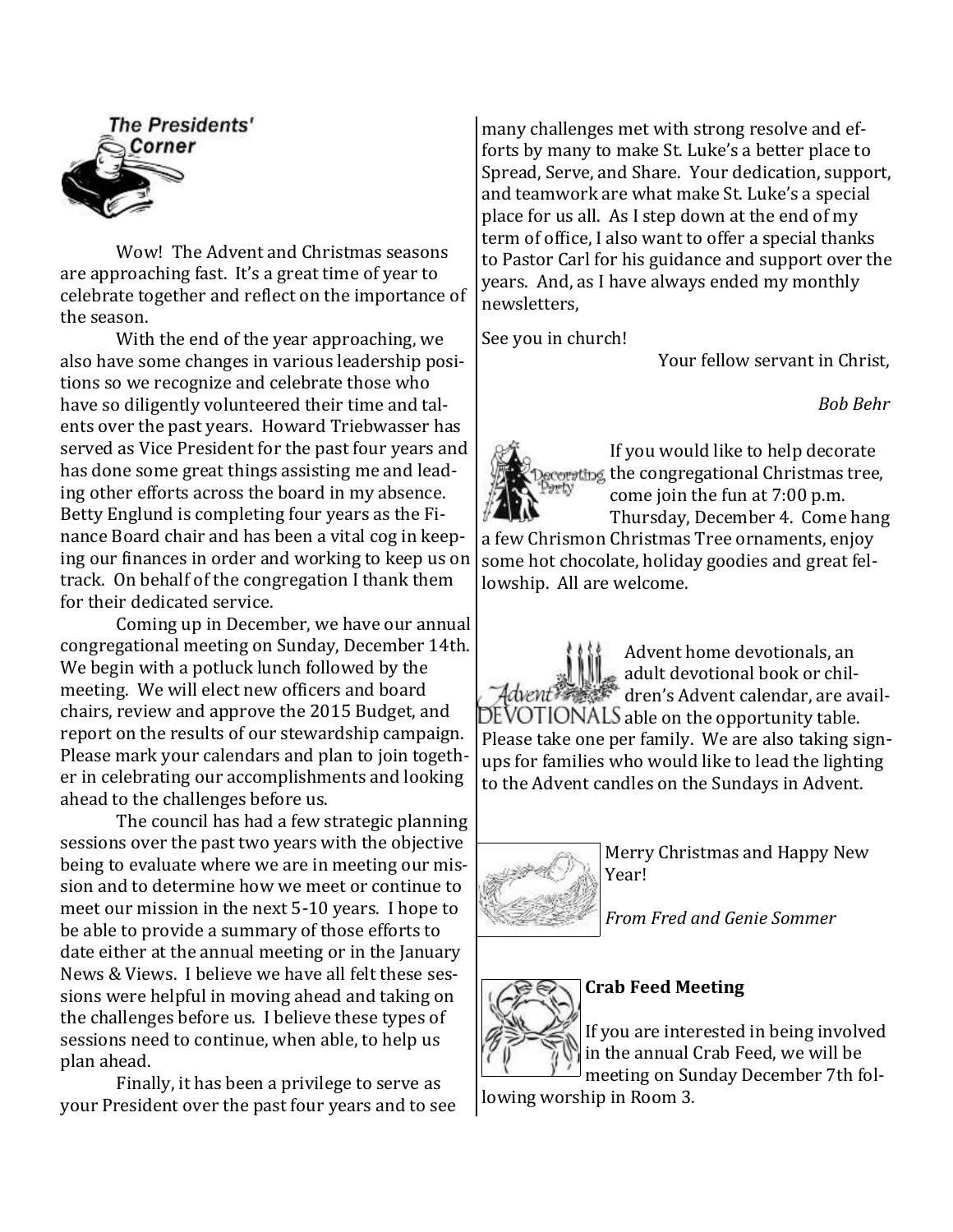## **Women of the ELCA**



Many thanks to everyone who participated in our annual Thankoffering service on November 23rd. We are excited about the mission op-

portunities we will be able to support with the donations received.



Our December mission support is for Christmas Promise again this year. On December 1st we will pick up the wish lists of the families we will be adopting this year. We have from December 1 to December 15 to collect the items (or monetary donations) then we de-

liver everything to Christmas Promise. Christmas Promise wraps and has a Santa deliver the gifts to the families on Christmas. The families that the program supports are families that would otherwise not be able to have such a celebration. We'll be collecting gifts at our next gathering on Saturday, December 13th, in Schultz Hall. We'll be closing out the year and celebrating the season together. All are welcome to join us as we gather to eat, and sing some Christmas carols. See you at 11:30am on December 13th!



+ + + + + + +

We are once again taking orders for Poinsettias in honor or memory of loved ones to decorate our sanctuary for Christmas. The cost is \$10 each. Orders will be taken through December 14. The Poinsettias will

be up for December 21 and Christmas Eve worship. You may pick them up after the 7:00 p.m. service on Christmas Eve. Order forms are available on the opportunity table. Please place your order in the offering plate or turn it in to the office.



## Christmas Eve

## Traditional Candle-Lighting Service 7:00 PM

# Holy Communion 11:00 PM



If you enjoy exchanging Christmas cards with those in our congregation, you will find our mailbox for just such an occasion in the church entryway. All are welcome to exchange cards using this

mailbox, but, don't forget to see if you also have cards to be picked up.



We welcome Alexander Richard Iniguez into the family of Christ. He was baptized on November 16, 2014. He is the son of Jesse and Katie Iniguez. His sponsors are: Nick and Alicia Moser. Big brother is Benjamin and proud Grandparents are Al and Peggy Moser and Richard and Cheryl Iniguez.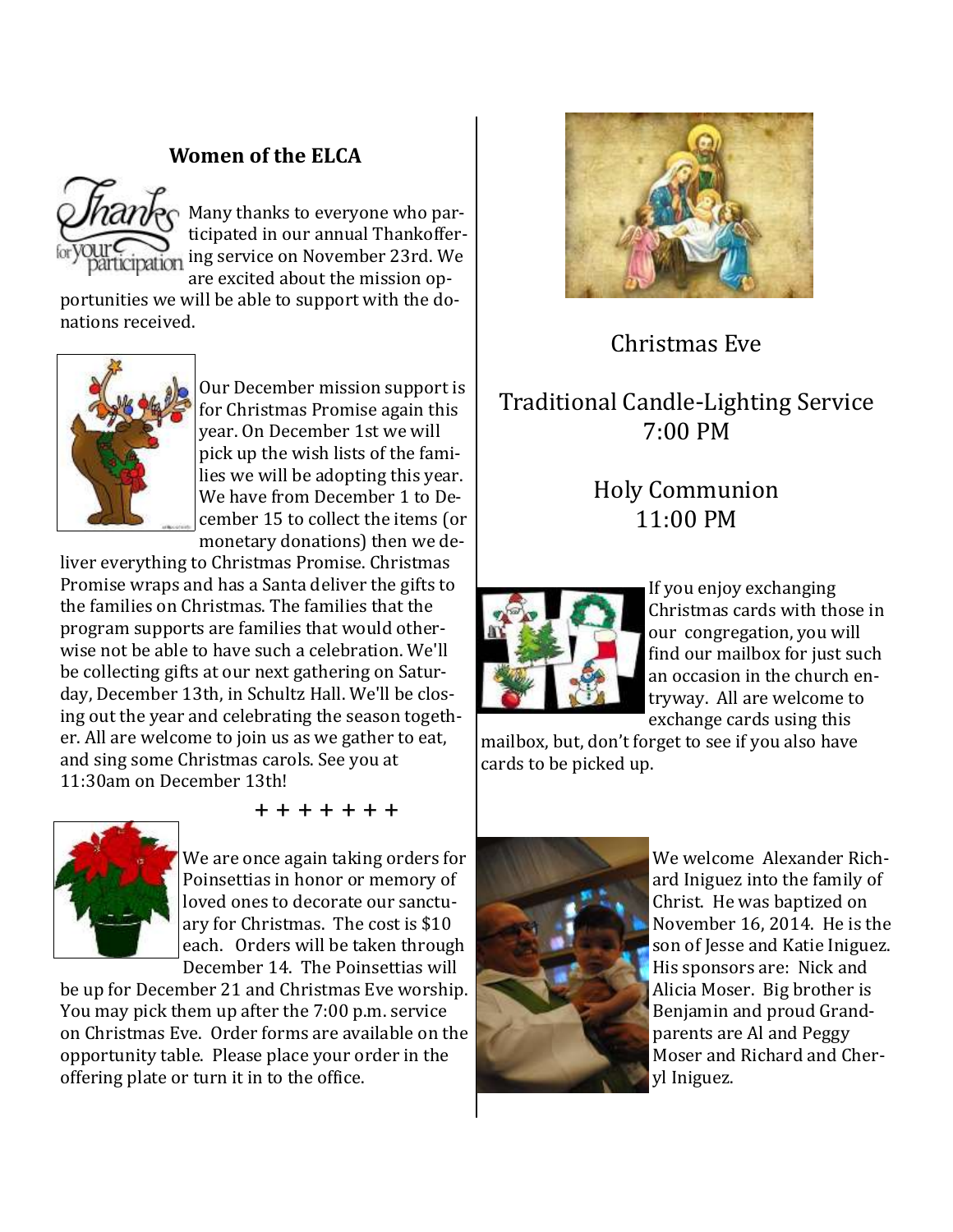

## **A Request from the Property Board**

As you are probably aware, the church does not have full-time custodians or maintenance workers who continually

check all facilities. As a result, "things" can happen and go unnoticed for several days or even several weeks. By "things" I am referring to break ins, graffiti, needed repairs, unsatisfactory landscape work or janitorial work, and similar issues.

Thus, if you notice anything regarding the church facilities that needs attention, please notify the Property Board, by sending an email to Deanna at the church office. If you do not have email, call the church office.

When alerting the Property Board, please include sufficient details so the Board can understand the issue and, hopefully, can resolve the issue. It is critical that you include the date and time that you first noticed the issue. Also, be as specific as possible.

The Property Board thanks you for your assistance.

*Clarence Korhonen*, Chairperson St. Luke's Property Board



# **SLY Pumpkin Bread Thanks!!!**

Thank you to everyone who purchased pumpkin bread. There were 106 orders for pumpkin bread this year. We hope you enjoyed it as much as we enjoyed making it! Your generous donations help fund our youth group activities.



## **SLY Fun and Gatherings**

Hey Youth Groupers! Next up for activities is Laser Tag on Saturday, December 13th!!! More information and a permission slip

for this fun event will follow. You really don't want to miss out on all the fun that we are having. Come help plan these activities by coming to the SLY Youth Meetings on the first Sunday of every month at 12:45. We eat pizza too! Don't want to come alone? That's OK, bring your friends – let's grow this youth group!



## **Annual Congregational Meeting and Potluck**

On Sunday, December 14, the Evangelism Board will host the potluck for the Annual Congregational meeting. You will find a sign-up sheet on the opportunity table so be sure to add your name and plan to take part in the last potluck of the year.



# **Reformation Sunday**

In October we celebrated Reformation Sunday with our Annual

Heritage Potluck hosted by the Evangelism Board. This is always a favorite and this year's potluck did not disappoint as we had a wonderful variety of dishes, a challenging quiz on Martin Luther and the Reformation and great fellowship. Thank you to all those who helped with set up and food service. Special thanks goes to Bob Behr, Micki and Jack Fenske, Dorothy Haney and Ron Webb for doing all the dishes and cleaning up the kitchen.

In loving service,

*Pat Webb*, Evangelism Chair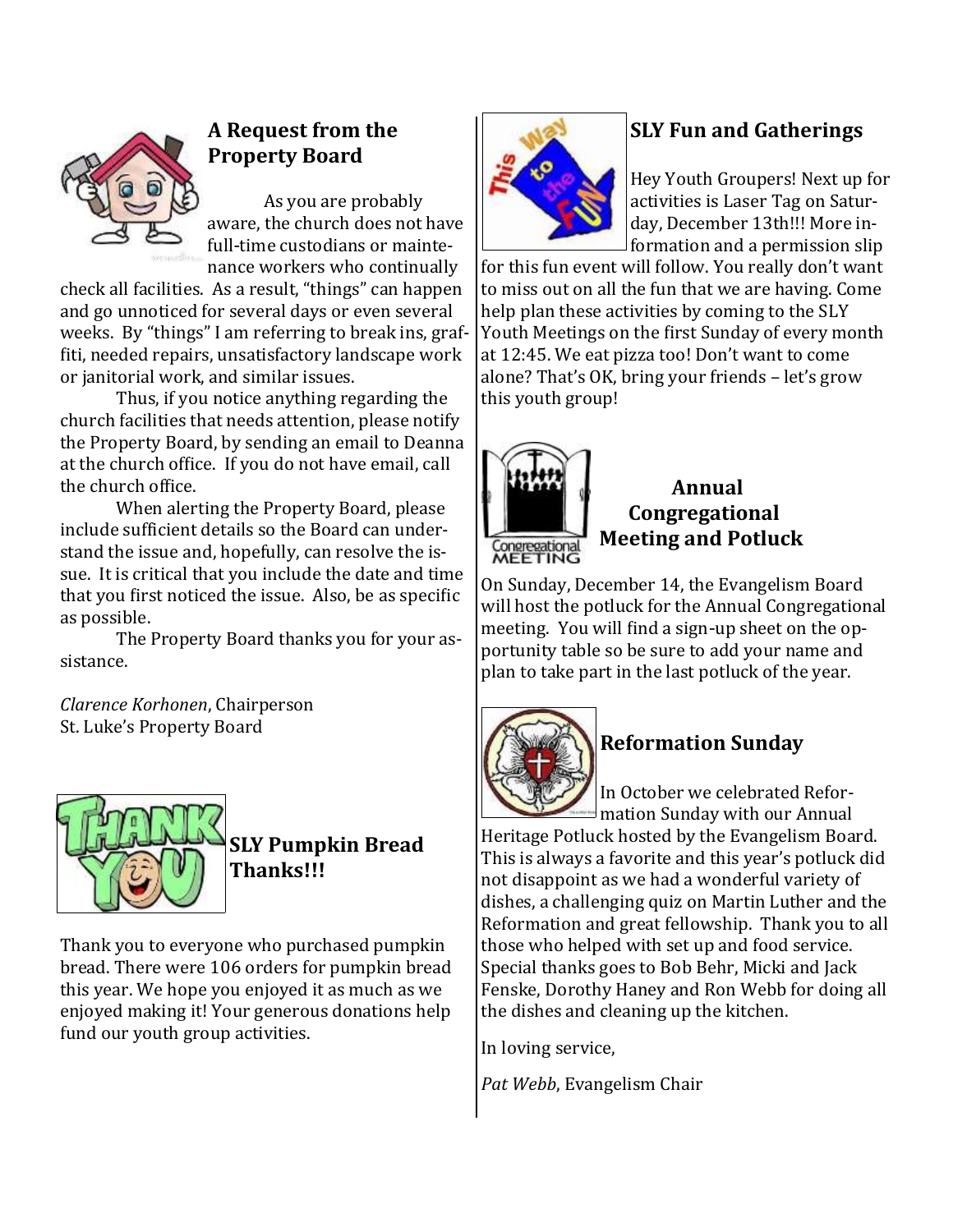

## **Soul Stitchers**

The Soul Stitcher's, St. Luke's recently formed crochet group named after a suggestion by Mary Francis Harris, will meet again on

Monday, December 1, at 2 p.m. at Peggy Moser's home. Beginning and advanced crocheter's are welcome. Yarn and crochet hooks are being donated. All we need is you!

*Robin Zoesch*



**Epiphany Breakfast and Service** Tuesday, January 6 at 9:30am

Come celebrate Epiphany, God's revealing of His Son, Jesus, to the world. Please mark your calendar now and plan to join us for our annual Epiphany Breakfast and Service in the Fellowship Room located in the Sunday School wing. The Evangelism Board will provide breakfast casseroles, coffee and juice. You are welcome to bring muffins, coffee cake or nut breads to share. You are also encouraged to bring one or more nativity sets to be displayed on the tables. Following the breakfast, Pastor Carl will share a special message about Epiphany.

Be sure to look for the sign-up sheet on the opportunity table.

In loving service,

*Pat Webb*, Evangelism Chair



## **Community Concerns**

We have lots of projects planned—working with the ladies group on gathering school supplies for local schools, the Winter Sanctuary project in March. Watch out, we may call on our church family to help. Clothes have been delivered to St. John's Shelter.

I want to thank Mack Vance for his help in recycling cans and plastics for our Youth.

Helping others, *Al Moser*



**Apartment Number Change:**

Carole Edwards 10700 Coloma Road **#39** Rancho Cordova, CA 95670



**We welcome our new members.**

Crystal Boettcher (916) 825-8147 Dominique 5924 Stallon Way Sacramento, CA 95823

Paul Edwards (916) 716-0170 10700 Coloma Road #39 Rancho Cordova, CA 95670

Linda Olsen (916) 422-7005 4720 B Parkway Sacramento, CA 95823

Lisa Olsen (916) 422-7005 5720 B Parkway Sacramento, CA 95823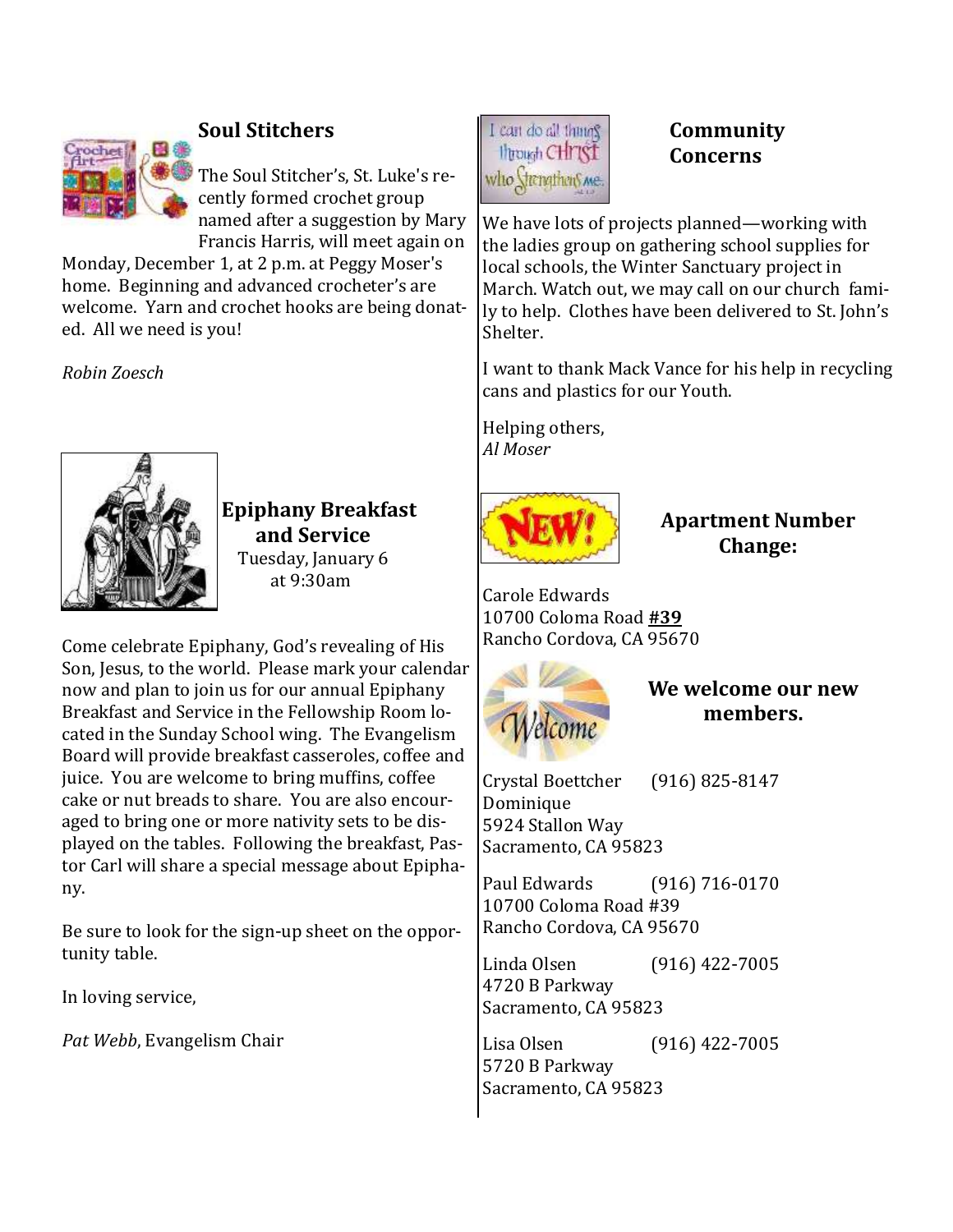

| December 3  | <b>Carol Vance</b>   |
|-------------|----------------------|
| December 4  | Kim Fenske           |
| December 5  | Jared Kiser          |
| December 12 | Elizabeth Korhonen   |
| December 14 | <b>Betty Englund</b> |
| December 15 | Emma Lou Collins     |
| December 16 | Chet Madison         |
| December 17 | Kristine Felgenhauer |
| December 19 | Janette Payne        |
| December 21 | Sylvia Kohler        |
| December 25 | Triss Hoppman        |
| December 26 | Robert Harrison      |
| December 27 | Deanna Dockter Sr.   |
| December 29 | Derrick Mihanovich   |
|             |                      |



## *FINANCIAL SECRETARY'S REPORT* **OCTOBER 2014**

# **OFFERINGS** (General

Fund Only)**:**

|                                     | <b>This Month</b> | <b>Year to Date</b> |
|-------------------------------------|-------------------|---------------------|
| <b>Total Offering</b>               | \$16,878          | \$170,682           |
| <b>Compared to</b><br><b>Budget</b> | \$250             | $-$ \$6,322         |
|                                     | 1.5%              | $-3.6%$             |
| <b>Compared to</b><br>2013          | \$1,532           | \$8,329             |
|                                     | 9.1%              | 5.00%               |
| <b>Contributors:</b>                |                   |                     |
| 2014<br>(Current Year)              | 75                | 85 Aver.            |
| 2013<br>(Last Year)                 | 87                | 92 Aver.            |

Note: Positive values (no +/- sign) means **above**; negative values means **below**.

## Dec. 7

| Dec. 14 | Ken and Debi Lentsch 25th<br>Anniversary                            |
|---------|---------------------------------------------------------------------|
| Dec. 21 | Joe and Janette Payne for daughter<br>Sarah's 29th birthday;        |
|         | Thelma Williams and John Johnsen in<br>loving memory of our parents |
| Dec. 24 | Karen Linfor for the beauty of the<br>season;                       |
|         | Larry and Deanna Dockter for the                                    |
|         | love of our Lord Jesus Christ                                       |
| Dec. 28 | Kelly and Jeff Boyer for 6th                                        |
|         | Anniversary and Ty's 3rd birthday                                   |

## **Other Special**

a)Sunday School \$8.44 b)Flowers \$160.00

*Ron Webb* Financial Secretary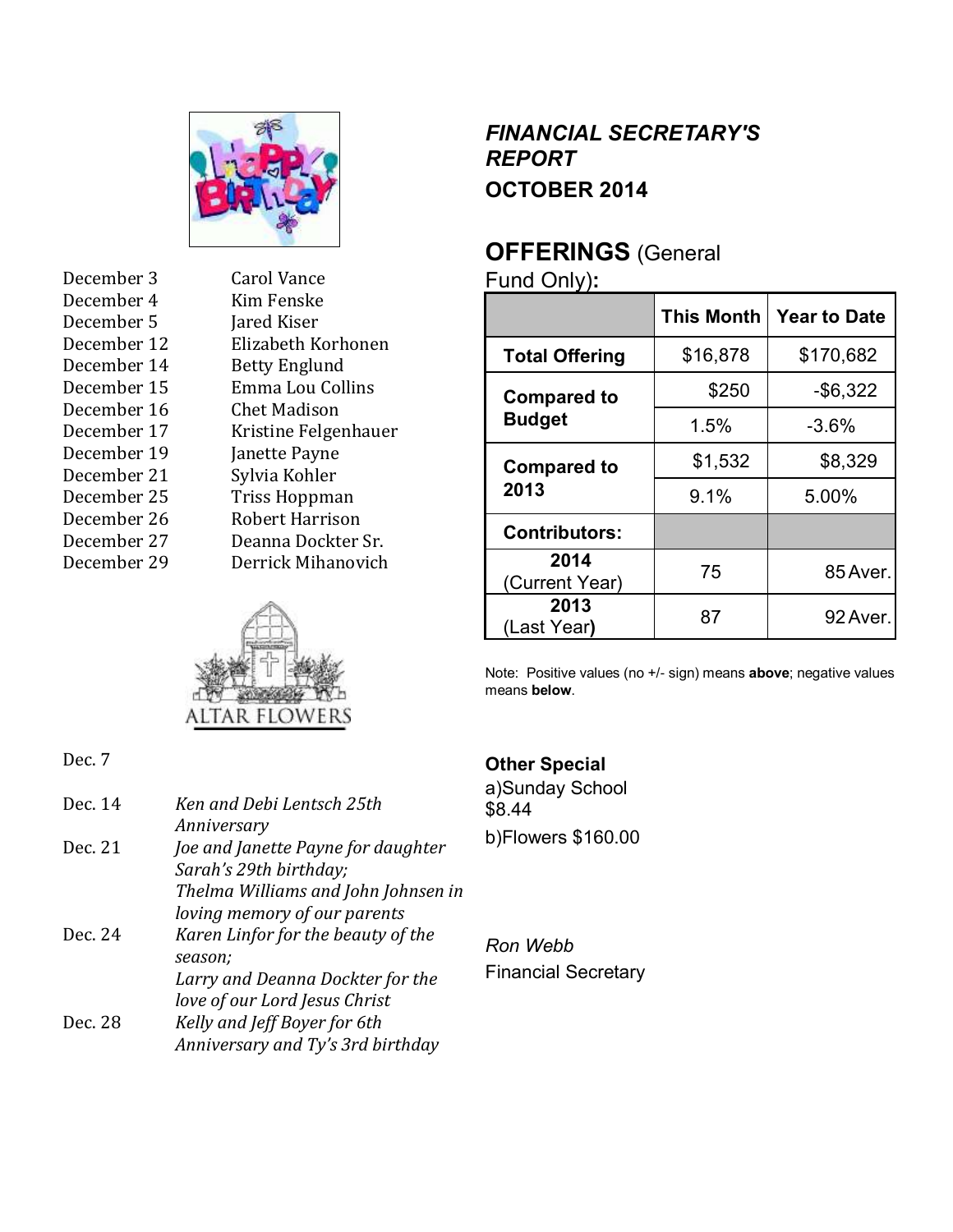# *WORSHIP ASSISTANTS*

#### **Acolytes**

| Dec. 7  | Daniel Encinas                     | Dei |
|---------|------------------------------------|-----|
| Dec. 14 | Isabella Basquez, Elizabeth Wilson | De  |
| Dec. 21 | Amber Mansfield, Angie Martinez    | De  |
| Dec. 28 | Joshua Bell, Morgan Furry          | Dei |

- **Altar Care**
- 8:15 AM Cheryl Franklin 10:30 AM Linda Olsen

## **Communion Servers**

Howard Triebwasser, Carol Carney, Karen Linfor

#### **Counters**

- Dec. 7 Nancy Minning, Connie Reule
- Dec. 14 Don Schell, Bob Behr
- Dec. 21 Nancy Minning, Connie Reule
- Dec. 28 Holly Hoppman, Marlene Kiser

#### **Greeters**

| Dec. 7  | Connie Reule, Nancy Minning |
|---------|-----------------------------|
| Dec. 14 |                             |
| Dec. 21 |                             |
| Dec. 24 |                             |
| Dec. 28 |                             |
|         |                             |

- **Head Ushers**
- 8:15 AM Ron Franklin 10:30 AM Larry Dockter
	- **Prayer Leaders**
- Dec. 7 Triss Hoppman Dec. 14 Bob Behr Dec. 21 Mary F. Harris Dec. 28 Ron Zoesch

## **Prayers Christmas Eve**

| 7:00PM    | 11:00PM        |
|-----------|----------------|
| Joe Payne | Kirsten Ireton |

## **Psalm Leaders**

| Dec. 7  | Amber Mansfield |
|---------|-----------------|
| Dec. 14 | Angie Martinez  |
| Dec. 21 | Aiyana Tice     |
| Dec. 28 | Daniel Encinas  |
|         |                 |

## **Psalm Leaders Christmas Eve**

| 7:00P M         | 11:00 PM         |
|-----------------|------------------|
| Sierra Etchison | Elizabeth Wilson |

#### **Readers 8:15 AM**

| Dec. 7  | <b>Kelly Boyer</b>   |
|---------|----------------------|
| Dec. 14 | Eric Linblade        |
| Dec. 21 | Sarah Madison        |
| Dec. 28 | <b>Phil Petersen</b> |

## **Readers 10:30 AM**

| Dec. 7  | John Orcutt   |
|---------|---------------|
| Dec. 14 | Lauren Orcutt |
| Dec. 21 | Joe Payne     |
| Dec. 28 | David Saxby   |
|         |               |

## **Readers Christmas Eve**

| 7:00 PM       | 11:00PM    |
|---------------|------------|
| Janette Payne | Judy Saxby |

## **Refreshments**

| Dec. 7  | Ofelia Ojeda                       |
|---------|------------------------------------|
| Dec. 14 | Congregational Meeting and Potluck |
| Dec. 21 | Mack and Carole Vance              |

Dec. 28 Walt and Pauline Arndt and Joyce Jensen

## **Visitors Gifts**

- Dec. 7 Carole Vance
- Dec. 14 Thelma Williams
- Dec. 21 Joyce Jensen
- Dec. 28 Carolyn Andrews

## **Welcome Leaders**

- Dec. 7 Peggy Moser Dec. 14 Pat Webb
- Dec. 21 Chet Madison
- Dec. 28 Carolyn Andrews